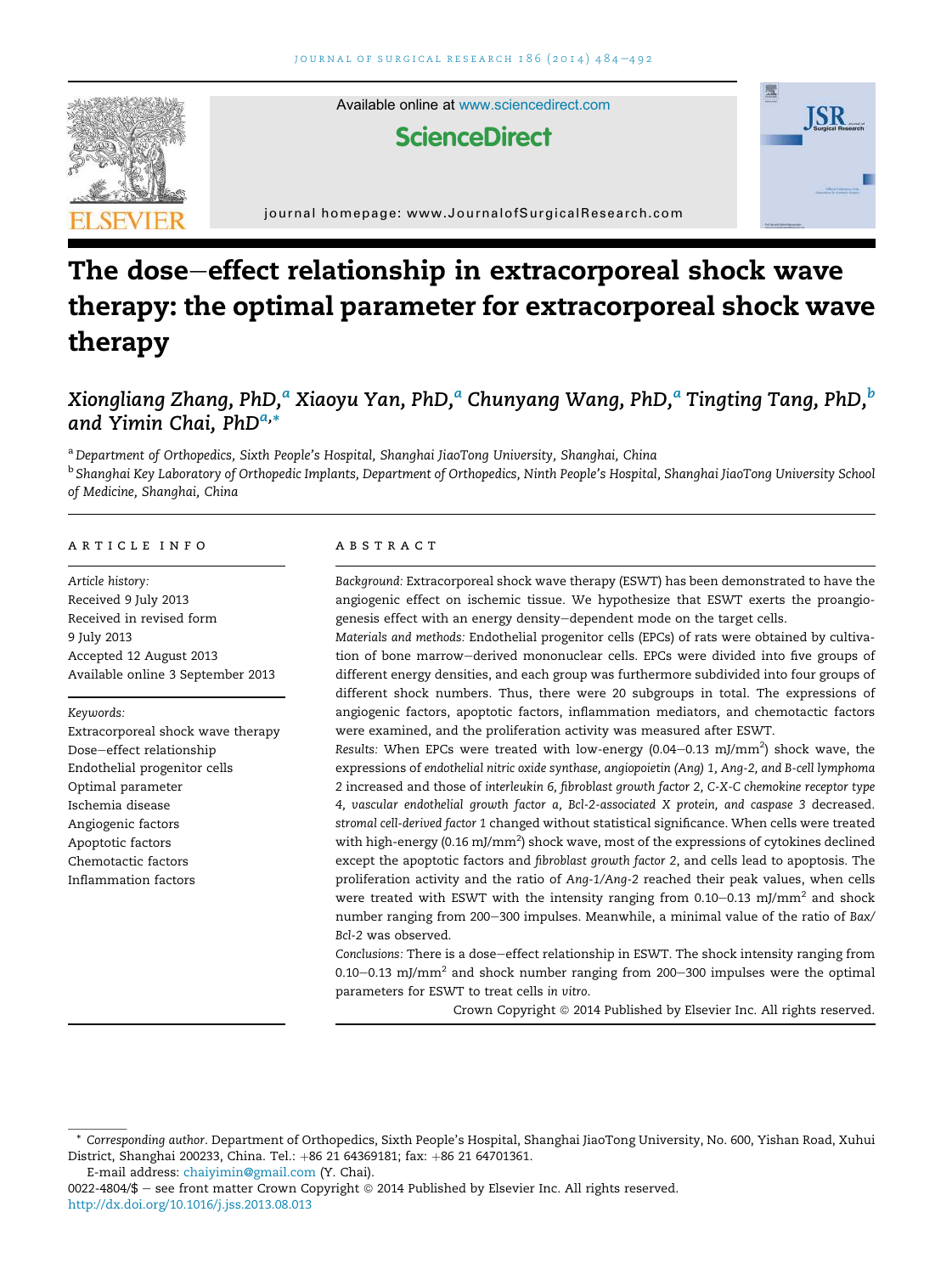### 1. Introduction

Extracorporeal shock wave is a longitudinal acoustic wave that propagates through water or soft tissue as ultrasound does [\[1\].](#page-7-0) Extracorporeal shock wave was first used in lithotripsy. Studies have demonstrated that low-energy extracorporeal shock wave therapy (ESWT) is effective for nonunion of fractures, tendinitis, and aseptic necrosis of bone in orthopedics [\[2\].](#page-7-0) It is also used to treat ischemia disease such as angina and ischemia heart failure in cardiology [\[3,4\].](#page-7-0) We have reported that ESWT could improve the healing of diabetic wound and the survival of ischemia skin flap in rats [\[5,6\].](#page-7-0) ESWT has been considered as a promising noninvasive angiogenic strategy [\[7\]](#page-7-0).

However, the mechanism of ESWT is still not clear [\[8\].](#page-7-0) Some researchers have reported that ESWT could improve the expression of angiogenic factors [\[6,9\]](#page-7-0) in stem cells and protect cells from apoptosis  $[9]$ . But the dose-effect relationship between the intensity and the biological effects of shock wave is poorly investigated.

Endothelial progenitor cells (EPCs) are the progenitors of endothelial cells with robust angiogenic activity [\[10\].](#page-7-0) Researches revealed that EPCs circulate from bone marrow to incorporate into and contribute to postnatal physiological and pathologic neovascularization [\[11,12\].](#page-7-0) Furthermore, EPCs have recently been suggested to represent a promising cellular tool [\[13,14\].](#page-7-0) Therefore, in the present study, EPCs were used as the targets of ESWT.

We hypothesize that the ESWT exerts its proangiogenesis effect with an energy density-dependent mode on the target cells. Accordingly, the present study aimed to reveal the dose-effect relationship in ESWT, and determine the optimized parameter (including energy flux density and shocks) for ESWT to treat cells cultured *in vitro*.

#### 2. Material and methods

### 2.1. EPCs cultivation

All animal procedures were approved by the Laboratory Animal Ethics Committee of Shanghai Jiaotong University and conformed to the National Guidelines for Care and Use of Laboratory Animals. A total of 12 male Sprague-Dawley rats (Laboratory Animal Research Center, Shanghai), each weighing 250-300 g, were used in the experiment. According to the method described in the literature [\[15\]](#page-7-0), bone marrow tissue was aspirated from bone marrow cavity of femurs and tibias of rats. The bone marrow tissue was flushed out several times with low glucose Dulbecco's Modified Eagle Medium (DMEM) (Hyclone, Beijing, China) supplemented with 20% fetal bovine serum (Hyclone). The bone marrow cell suspension was filtered through a 40- $\mu$ m strainer, and the fraction of mononuclear cells was separated by Histopaque (1.083 g/mL; Sigma-Aldrich, St. Louis, MO) density-gradient centrifugation. *Ex vivo* expansion of EPCs was performed as previously described [\[16,17\].](#page-7-0) Briefly, these mononuclear cells were plated on rat fibronectin (Calbiochem, Merck, Darmstadt, Germany)coated culture dishes and maintained in an Endothelial Basal Medium-2 (EBM-2) (Lonza, Basel, Switzerland) supplemented with Endothelial Cell Growth Media 2 (EGM-2) MV SingleQuots (Lonza, Basel, Switzerland) (including 5% fetal bovine serum, hydrocortisone, vascular endothelial growth factor [VEGF], human fibroblast growth factor b, human epidermal growth factor, insulin-like growth factor 1, and ascorbic acid). After 4 d, nonadherent cells were removed by washing, new media were added, and the culture maintained through 16 d, and plenty of cells ( ${\sim} \text{1.0} \times \text{10}^{6}$ ) were found to grow on the plate. After all the operations, the animals were returned to animal center and kept as usual.

#### 2.2. Identification of EPCs

To identify the population of EPCs cultivated, the cells were trypsinized, washed twice with phosphate-buffered saline (PBS), and immunostained for 30 min on ice with the following antibodies: polyclonal sheep antibody against rat CD34 (R&D, Minneapolis, MN), DyLight 488-conjugated monoclonal antibody against kinase insert domain receptor (KDR) (Novus, Littleton, CO), fluorescein isothiocyanate (FITC)-conjugated antibody against Von Willebrand factor (vWF) (Abcam, Cambridge, MA). Cells labeled with nonfluorescenceconjugated antibodies were then incubated with Alexa Fluor 488-conjugated antibodies specifically against sheep immunoglobulin G (Jackson, West Grove, PA). Isotype-identical antibodies (immunoglobulin G) served as controls. Flow cytometric analyses were performed using fluorescence-activated cell sorter (Navios, Bechman Coulter, Brea, CA). DiI-Ac-Low-density lipoprotein (LDL) (Molecular Probes; Invitrogen, Eugene, OR) uptake test and FITC-Ulex europaeus (UEA) (Sigma, St. Louis, MO) binding test were also performed. Cells staining positively for both markers were considered to be differentiating EPCs as reported previously [\[17,18\].](#page-7-0)

#### 2.3. Group division and shock wave treatment

EPCs of third passage were used in the experiment. Cell suspension was collected in a centrifuge tube by trypsinization, and the concentration was adjusted to 1.0  $\times$  10 $^{5}\!/$ mL. EPCs were divided into five groups with energy flux densities: 0.04, 0.07, 0.10, 0.13, and 0.16 mJ/mm $^2$ . Each group was subdivided into four subgroups with shock numbers: 140, 200, 300, and 500 impulses. Thus, there were 20 subgroups in total. ESWT with different parameters was applied on cell suspension in a centrifuge tube accordingly. The centrifuge tubes were smeared with ultrasound transmission gel (Pharmaceutical Innovations Inc, NJ) as contact medium between the tube and the ESW apparatus (Orthospec, Medispec Ltd, Yehud, Israel). After shock wave treatment, the EPCs were reseeded on plates to continue cultivation separately according to different subgroups. After 48 h, Methyl Thiazolyl Tetrazolium (MTT) assay and real-time quantitative polymerase chain reaction (PCR) were performed to examine the proliferation activity and expression of cytokines.

#### 2.4. MTT assay for proliferation activity

Treated with shock waves of different intensity, 2000 cells of third passage per well were seeded in fibronectin-coated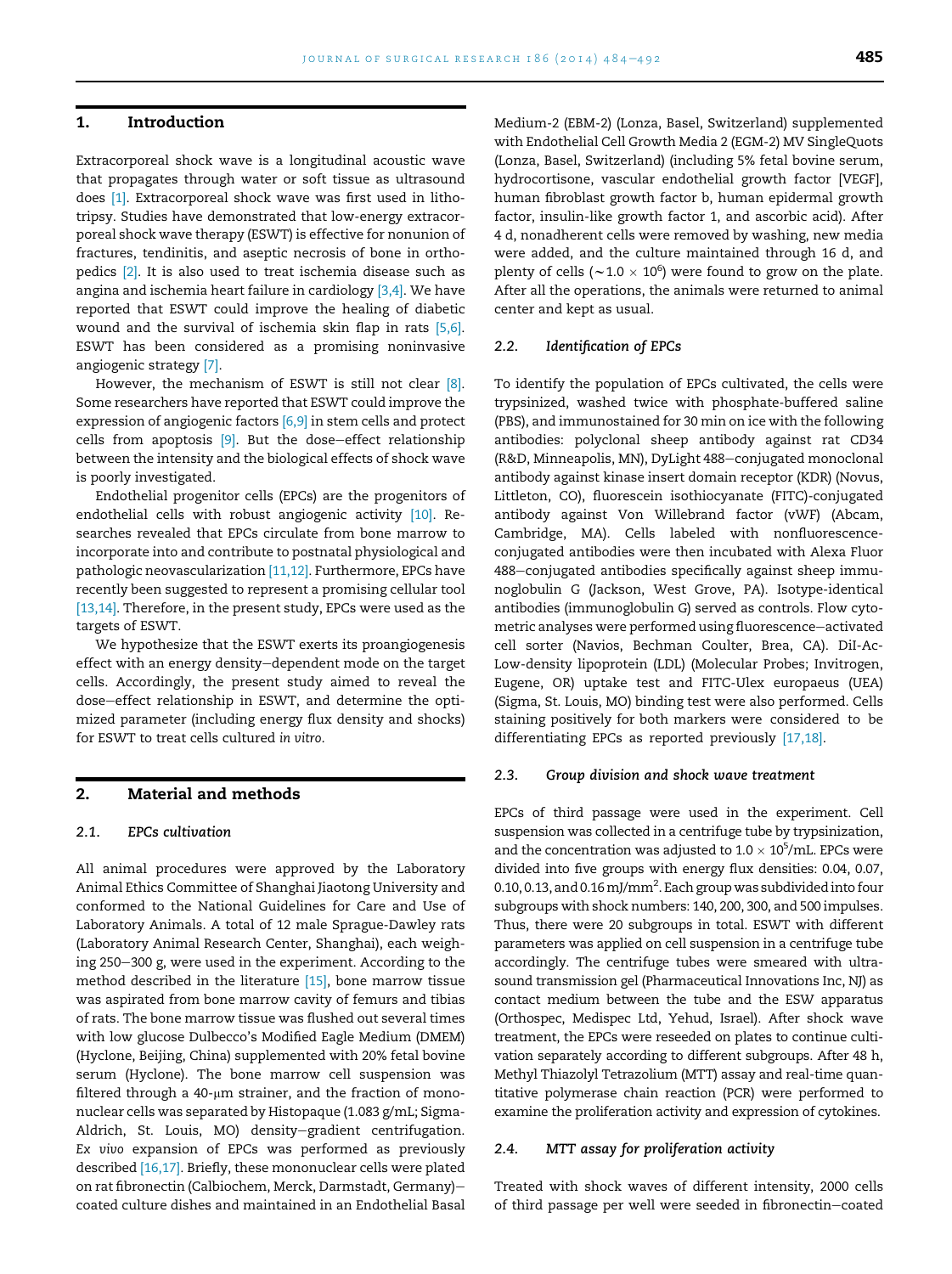96-well plates for cultivation at 37°C. After 48 h, 20 µL of 3-(4,5dimethylthiazol-2-yl)-2,5-diphenyltetrazolium bromide (MTT, 5 g/L) (Sigma) was added to each well, and then the cells were cultured for 4 h. After the removal of the supernatant, 150  $\mu$ L of dimethyl sulfoxide (Gibco, Invitrogen, Grand Island, NY) was added to each well. After shaking for 10 min at room temperature, cell proliferation was assessed by measuring the absorbance at 492 nm with a microplate reader (Synergy HT, Bio-Tek, Winooski, VT).

# 2.5. Real-time quantitative PCR for angiogenic, apoptotic, inflammation, and chemotactic factors

Treated with shock waves of different intensity, EPCs were cultured at 37 $\degree$ C in 5% CO<sub>2</sub> for 48 h. Total RNA from cell samples was isolated by using Trizol reagent (Invitrogen, Grand Island, NY) according to the manufacturer's protocol. A total of 1  $\mu$ g of RNA sample was reverse transcribed with oligo dt15 by avian myeloblastosis virus (AMV) reverse transcriptase (Promega, Madison, WI). Real-time quantitative PCR (7500 sequence detection system, ABI, Invitrogen, Grand Island, NY) amplifications were performed by using the power SYBR green PCR master mix reagent (Invitrogen), and primer pairs used are listed in Table. β-Actin messenger RNA (mRNA) from the same sample was used as an internal control. The following cytokines were examined: angiogenic factors: *endothelial nitric oxide synthase (eNOS)*, *vascular endothelial growth factor a (VEGFa)*, *angiopoietin (Ang) 1*, and *Ang-2*; apoptotic factors: *Bcl-2-associated X protein (Bax)*, *Bcl-2-associated X protein (Bax)*, and *caspase 3*; inflammation mediators: *interleukin 6 (IL-6)* and *fibroblast growth factor 2 (FGF-2)*; chemotactic factors: *C-X-C chemokine receptor type 4 (CXCR4)* and *stromal cell-derived factor 1 (SDF-1)*.

#### 2.6. Statistical analysis

All experiments were performed in triplicate and repeated three times. Quantitative data are expressed as mean  $\pm$  standard deviation. Statistical analysis was adequately performed by an analysis of variance followed by the Tukey multiple comparison procedure. Statistical analysis was performed using SPSS for Windows ver. 13.0 (SPSS, Inc, Chicago, IL). A probability value of  $P \leq 0.05$  was considered statistically significant.

# 3. Results

#### 3.1. Cell cultivation and identification

About 4-6 d after seeding, spindle-shaped cells appeared. Gradually, spindle-shaped cells disappeared and colonies of cobble stone-like cells emerged after 7-9 d. After cultivating for 16 d, cobble stone-like cells were found attached to the culture dish. Flow cytometric analysis showed strong expression of CD34, KDR, and vWF, along with the ability of being double stained by DiI-Ac-LDL and FITC-UEA, indicating the phenotype of an EPC ([Fig. 1](#page-3-0)).

#### 3.2. Viability measurement by MTT assay

After culturing for 48 h, cells treated with shock waves of different intensity showed different proliferation activity [\(Fig. 2](#page-3-0)). Comparing among groups with same shock number [\(Fig. 2A](#page-3-0)), the absorbance value rose with the increase of energy flux density and reached peak value when energy density ranged from 0.07 $-$ 0.13 mJ/mm<sup>2</sup>, and then decreased below normal at 0.16 mJ/mm<sup>2</sup>.

| Table - Primers used in real-time quantitative PCR. |             |                                  |                     |
|-----------------------------------------------------|-------------|----------------------------------|---------------------|
| Gene name                                           | Genbank_ID  | Primer sequence                  | Product length (bp) |
| $\beta$ -actin                                      | NM 031144.3 | Forward: TCCTGGCCTCACTGTCCACCT   | 115                 |
|                                                     |             | Reverse: CGCAGCTCAGTAACAGTCCGCC  |                     |
| $Bcl-2$                                             | NM 016993.1 | Forward: TCCTTCCAGCCTGAGAGCAAC   | 164                 |
|                                                     |             | Reverse: CGACGAGAGAAGTCATCCCC    |                     |
| Bax                                                 | NM 017059.2 | Forward: ATGGCCTCCTTTCCTACTTCGG  | 136                 |
|                                                     |             | Reverse: AGAAAAGACACAGTCCAAGGCA  |                     |
| eNOS                                                | NM 021838.2 | Forward: ATCAGCAACGCTACCACGAG    | 101                 |
|                                                     |             | Reverse: CTGTCGCTCCTGCAAAGAAA    |                     |
| <b>VEGFa</b>                                        | NM_031836.2 | Forward: GAACCAGACCTCTCACCGGAA   | 136                 |
|                                                     |             | Reverse: GACCCAAAGTGCTCCTCGAAG   |                     |
| Caspase 3                                           | NM 012922.2 | Forward: CTGGACTGCGGTATTGAGAC    | 104                 |
|                                                     |             | Reverse: CCGGGTGCGGTAGAGTAAGC    |                     |
| $FGF-2$                                             | NM 019305.2 | Forward: GCGACCCACACGTCAAACTA    | 109                 |
|                                                     |             | Reverse: AGCAGCCGTCCATCTTCCT     |                     |
| Ang-1                                               | NM 053546.1 | Forward: CCCGTCTTGAAATCCAACTGC   | 210                 |
|                                                     |             | Reverse: TCTGACGAGTAACCAAGCCTT   |                     |
| Ang-2                                               | NM 134454.1 | Forward: ACTGACGCACATCACTTAGGC   | 243                 |
|                                                     |             | Reverse: ACACTGTAGAAACGTGCTCCGA  |                     |
| CXCL12                                              | NM 022177.3 | Forward: TGCATCAGTGACGGTAAGCCA   | 188                 |
|                                                     |             | Reverse: ATCCACTTTAATTTCGGGTCAA  |                     |
| CXCR4                                               | NM_022205.3 | Forward: TCCTGCCCACCATCTATTTTATC | 226                 |
|                                                     |             | Reverse: ATGATATGCACAGCCTTACAT   |                     |
| $IL-6$                                              | NM 012589.2 | Forward: TCCTACCCCAACTTCCAATGCTC | 79                  |
|                                                     |             | Reverse: TTGGATGGTCTTGGTCCTTAGCC |                     |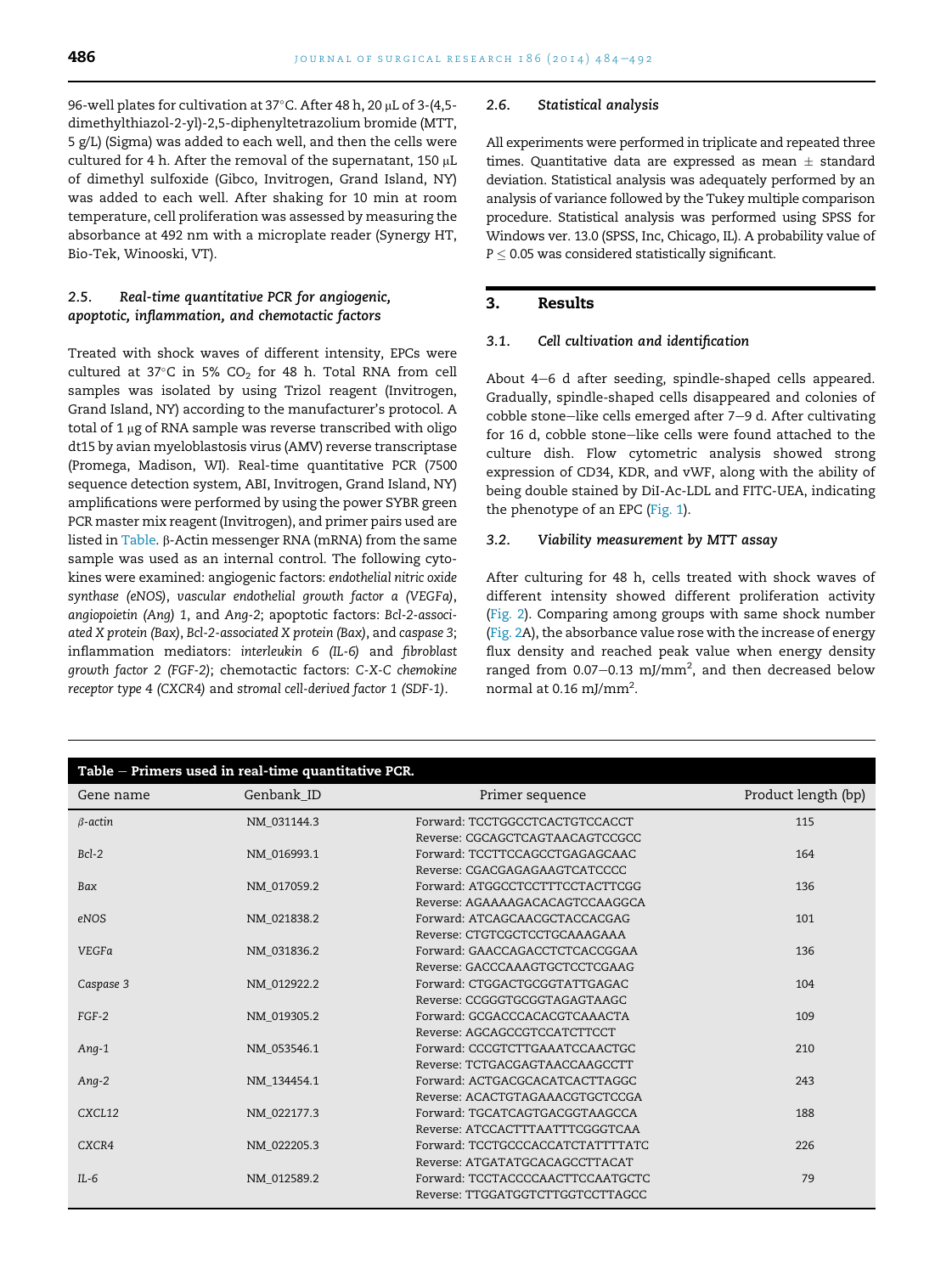<span id="page-3-0"></span>

Fig.  $1$  – The cultivation and identification of EPCs: (A) After 4–6 d of seeding. (B) After 7–9 d of seeding. (C) After cultivating for 16 d. (D–F) Flow cytometric analysis showed strong expression of vWF (D), CD34 (E), and KDR (F). (G) Uptake of DiI-Ac-LDL by EPCs. (H) Binding of FITC-UEA-1 by EPCs. (I) Double stained by DiI-Ac-LDL and FITC-UEA, indicating the phenotype of endothelial progenitor cell. Scale bars represent 200  $\mu$ m. (Color version of figure is available online.)

Among groups with same energy flux density (Fig. 2B), the impact of shock energy on cell proliferation ability showed a same trend like the impact of different impulses. The absorbance value increased with the increase of shock impulses and reached the peak value when energy parameter

A  $0.4$ 

 $0.3$ 

 $0.2$ 

 $0.1$ 

 $\theta$ 

140

200

ranged from 200-300 impulses, and then decreased at 500 impulses.



Combining the two results, the strongest viability appeared in 0.10 mJ/mm<sup>2</sup> with 300 impulses subgroup when compared with other subgroups ( $P \le 0.05$ ). A total of

normal

■140

200

■300

 $18500$ 

 $16<sub>m</sub>$ 

Fig. 2 - Viability measurement by MTT assay. (A) Effect of different shock impulses on proliferation. (B) Effect of shock waves of different intensities on proliferation, the strongest viability appeared in the subgroup of 0.10 mJ/mm<sup>2</sup> with 300 impulses  $(P \le 0.05)$ . (Color version of figure is available online.)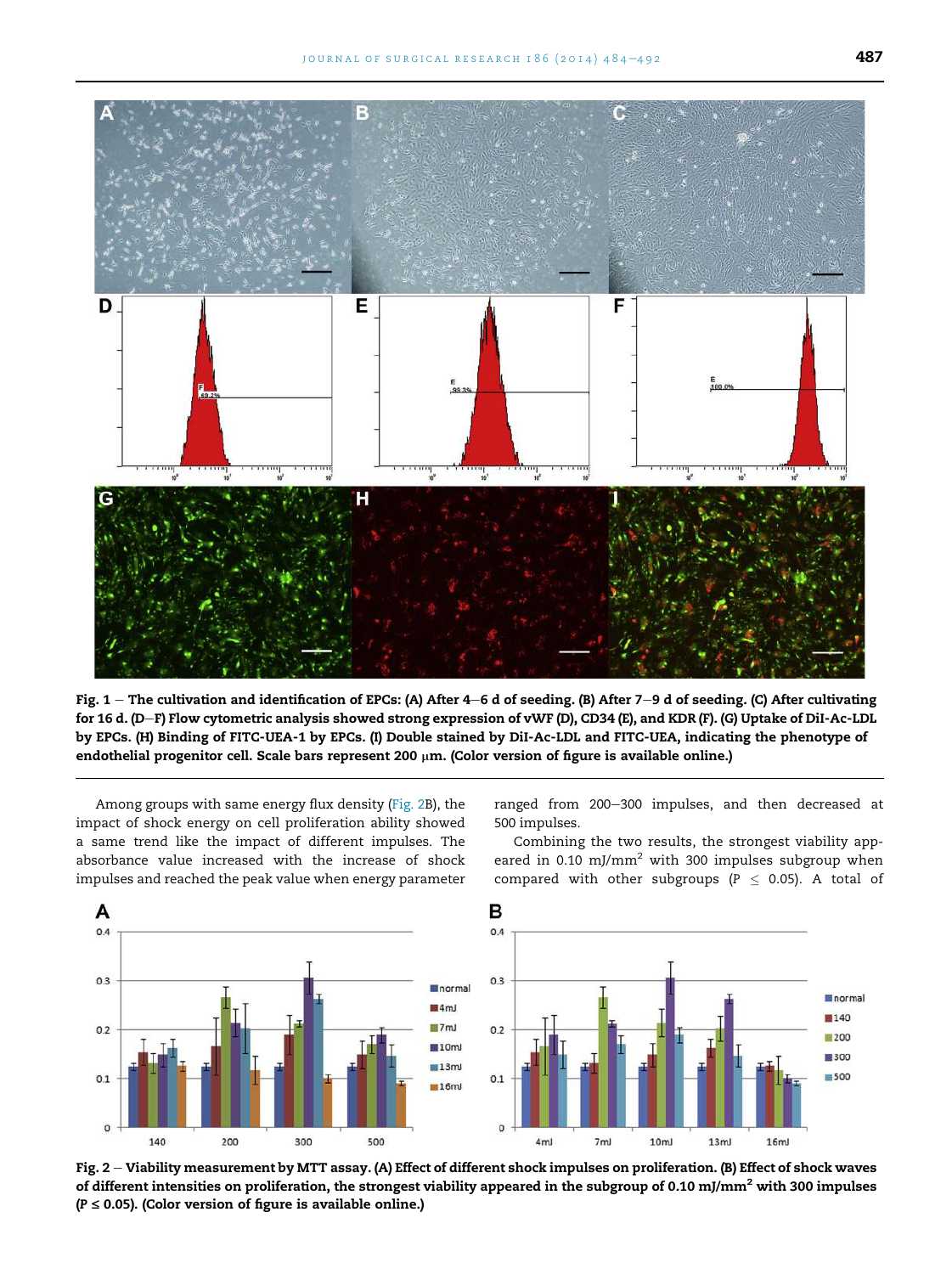<span id="page-4-0"></span>

Fig. 3 – Measurement of the expression of angiogenic factor by real-time quantitative PCR. Effect of different parameters on (A) eNOS, (B) VEGFa, (C) Ang-1, and (D) Ang-2. (E) The ratio of Ang-1 and Ang-2, the value reached the peak value in 0.13 mJ/ mm<sup>2</sup> with 200 impulses subgroup. (Color version of figure is available online.)

0.13 mJ/mm<sup>2</sup> with 300 impulses subgroup and 0.07 mJ/mm<sup>2</sup> with 200 impulses subgroup also showed stronger viability than the rest of subgroups ( $P \le 0.05$ ), although the two subgroups did not have statistical significance with each other  $(P > 0.05)$ .

#### 3.3. Measurement of angiogenic factor expressions by real-time quantitative PCR

ESWT showed different effect on the expression of different cytokines (Fig. 3). Under the stimulation by shock wave with low intensity, *eNOS* expressions in most of the subgroups increased above normal level and the highest value appeared in 0.04 mJ/mm<sup>2</sup> with 300 impulses subgroup ( $P \le 0.05$ ), the second and the third were in 0.07 mJ/mm<sup>2</sup> with 300 impulses subgroup and 0.10 mJ/mm<sup>2</sup> with 200 impulses subgroup, although the fluctuation was large among groups with same energy flux density. With the increase of the shock wave intensity, the peak value of each energy group decreased gradually. In high energy group (0.16 mJ/mm $^2$ ), there was no value higher than the control group (Fig. 3A).

However, the expression of *VEGFa* did not increase after shock wave treatment, and decreased gradually with the increase of shock wave energy and shocks (Fig. 3B).

After cells were treated with ESWT, the expression of *Ang-1* (Fig. 3C) and *Ang-2* (Fig. 3D) increased above the normal value obviously, although the absolute value decreased gradually with the increase of shock wave intensity. But in the groups with high energy density (0.16 mJ/mm<sup>2</sup>), the expression of two cytokines increased again and reached its peak value. The trends of the two cytokines were almost same. However, the ratio of *Ang-1/ Ang-2* increased with the increase of the intensity of shock wave, not like the trends of *Ang-1* and *Ang-2*. When the intensity was 0.13 mJ/mm<sup>2</sup> with 200 impulses, the ratio reached its peak value with statistical significance  $(P \leq 0.05)$ , then the value decreased to near normal in the high energy group (0.16 mJ/mm $^2$ ) (Fig. 3E).

#### 3.4. Measurement of inflammation mediators by realtime quantitative PCR

Expression of two representative inflammation mediators, *IL-6* and *FGF-2*, decreased obviously when the cells were treated with low-intensity ESWT. However, under the impact of shock wave with high energy flux density (0.16 mJ/mm<sup>2</sup>), the trend of *FGF-2* expression reversed and increased



Fig.  $4 -$  Measurement of inflammation mediators by realtime quantitative PCR. Effect of different parameters on (A) IL-6 and (B) FGF-2. (Color version of figure is available online.)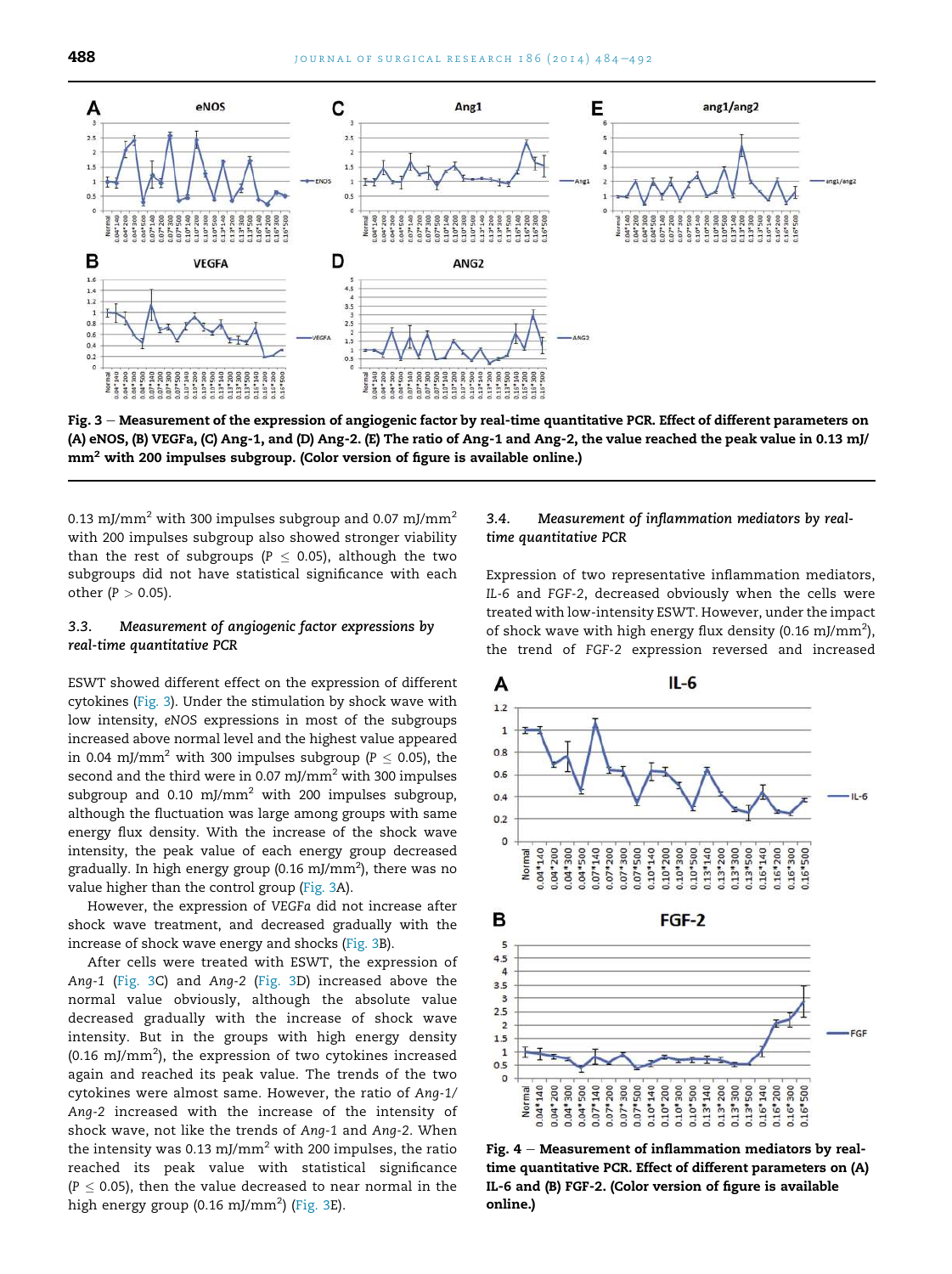significantly ([Fig. 4B](#page-4-0)). But the expression of *IL-6* still decreased and reached the lowest level ([Fig. 4A](#page-4-0)). The two changes were with statistical significance ( $P \le 0.05$ ).

# 3.5. Detection of the apoptosis indicators by real-time quantitative PCR

Expression of *caspase 3* in EPCs decreased after ESWT. With the increase of shock wave energy, the level of *caspase 3* increased again, but did not reach the normal (Fig. 5A). However, the situation of *Bax* and *Bcl-2* was different from  $\emph{caspase}$  3. When treated with low-energy (<0.13 mJ/mm<sup>2</sup>) shock wave, most of *Bax* expressions (Fig. 5B) were lower than the normal level but most of *BCL-2* expressions (Fig. 5C) were higher than the normal level. With the increase of the shock wave energy, the level of *BAX* increased by some extent, and increased significantly under high energy stimulation (0.16 mJ/mm<sup>2</sup> ). Under the same condition, *BCL-2* also increased by large scale, but the increase was less than *Bax*. So the ratio of *Bax/BCL-2,* which related to cell apoptosis, was at the lowest level in the range from  $0.10-0.13$  mJ/mm<sup>2</sup> with statistical significance ( $P \leq 0.05$ ), indicating the antiapoptotic effect of ESWT with low energy. Its peak value was in the group at 0.16 mJ/mm<sup>2</sup>, indicating the proapoptotic effect of ESWT with high energy (Fig. 5D).

#### 3.6. Detection of expression of chemotactic factors by real-time quantitative PCR

The two chemotactic factors showed different appearances. *SDF-1* did not change a lot with the increase of energy flux density and shocks, although there was fluctuation within the curve. Most of the comparisons among these values did not have significant difference (*P* > 0.05) ([Fig. 6\)](#page-6-0). But *CXCR4* decreased sharply when treated with shock wave. And the lowest value was in 0.16 mJ/mm<sup>2</sup> with 200 impulses subgroup with statistical significance ( $P \leq 0.05$ ) when compared with the rest of subgroups [\(Fig. 6B](#page-6-0)).

# 4. Discussion

The present study indicated that there are some correlations between the shock wave intensity and the biological effect on cells *in vitro*. When cells were stimulated by ESWT with low energy (0.04 $-$ 0.13 mJ/mm<sup>2</sup>), shock wave could improve the expression of some angiogenic factors, such as *eNOS, Ang-1,* and *Ang-2,* and decrease the expression of apoptotic cytokines, which may lead to less apoptosis. When cells were stimulated by ESWT with high energy (0.16 mJ/mm $^2$ ), ESWT could reduce the expression of angiogenic factors, and increase the expression of apoptotic factors, which may induce cell apoptosis. Given the same shock wave energy, the effect of different numbers of shock wave impulses showed similar trend. Fewer impulses could increase the expression of cytokines and decrease the cell apoptosis, whereas more impulses could inhibit the expression of cytokines and induce cell apoptosis. ESWT could be deemed as a double-edged sword.



Fig. 5 – Detection of the apoptosis indicators by real-time PCR. Effect of different parameters on (A) caspase 3, (B) BAX, and (C) BCL-2. (D) The ratio of Bax and Bcl-2, the value was at low level in the area from 10 mJ with 300 impulses to 13 mJ with 300 impulses. (Color version of figure is available online.)

In the present work, the shock wave treatment with energy flux density ranging from 0.10–0.13 mJ/mm $^2$  and shock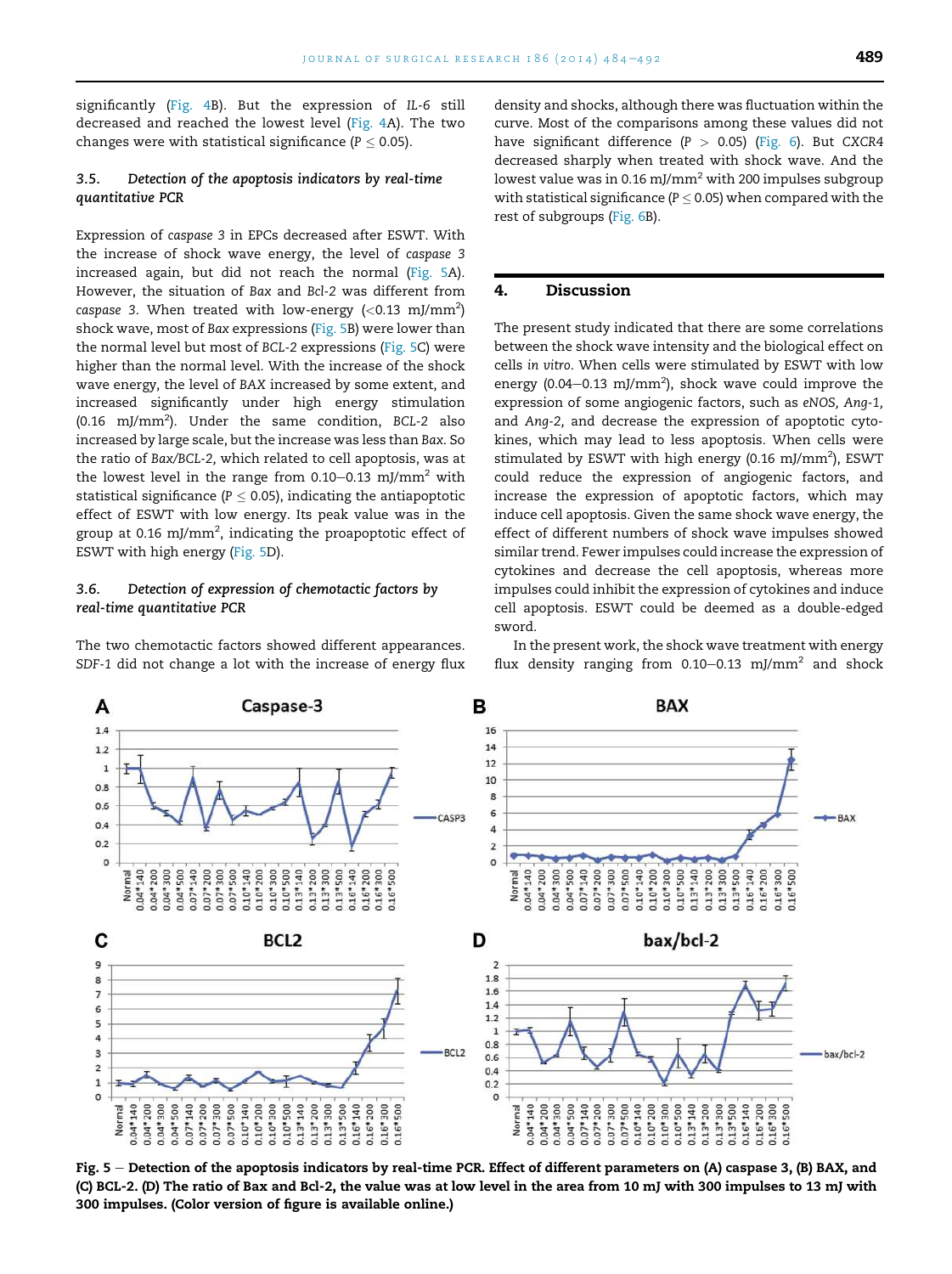<span id="page-6-0"></span>

Fig.  $6$  – Detection of the expression of chemotactic factors by real-time quantitative PCR. Effect of different parameters on (A) SDF-1 and (B) CXCR4. (Color version of figure is available online.)

number ranging from 200–300 impulses showed more active proliferation activity, relatively higher and more effective expression of cytokines, relatively suppressing inflammation mediators and apoptosis, which was considered as the ideal and most suitable parameter for shock wave therapy to treat cells *in vitro*.

According to the reports by literature, each study used different parameters. ESWT with 500  $[19-22]$  $[19-22]$ , 300  $[23]$ , 229  $[24]$ , 200 [\[4,25,26\]](#page-7-0), 181 [\[24\]](#page-7-0),140 [\[24\]](#page-7-0) impulses were reported, and energy flux density ranged from 0.05–0.15 mJ/mm $^2$ . People have not got consensus on the parameter of shock wave to exert the strongest biological activity [\[27\].](#page-8-0) Although the parameter used varied, many studies applied shock wave with the intensity ranging from  $0.09-0.11$  mJ/mm<sup>2</sup>  $[3-6,19,21-23,25,28-31]$  $[3-6,19,21-23,25,28-31]$  $[3-6,19,21-23,25,28-31]$  $[3-6,19,21-23,25,28-31]$  $[3-6,19,21-23,25,28-31]$  $[3-6,19,21-23,25,28-31]$  $[3-6,19,21-23,25,28-31]$ . This fact is in accordance with our result.

Certainly, the effects of ESWT on different cytokines were not the same. Many cytokines are involved in the progress of reconstruction of blood supply. eNOS [\[32\]](#page-8-0), VEGF [\[33\],](#page-8-0) FGF [\[34\],](#page-8-0) angiopoietin (Ang), and so forth, are well-known molecules with strong angiogenic effect. Our previous study suggested that shock wave therapy could increase blood perfusion in tissue by vasodilatation induced by enhanced activity of eNOS [\[6\]](#page-7-0). In the present study, we showed that *eNOS* expression of the cells increased significantly when EPCs were treated with shock wave therapy with proper energy. However, in the early stage after shock wave therapy (48 h), the expression of *VEGFa* and *FGF-2* decreased, suggesting that shock wave still may inhibit the expression of some cytokines to some extent.

Our study showed that messenger RNA expression of the two representative inflammation mediators decreased under the treatment with low-energy ESWT. FGF-2 is an inflammatory factor [\[35\]](#page-8-0) in addition to an angiogenic factors, especially involved in chronic inflammation and responsible for fibrosis. But the meaning for the increased *FGF-2* by the action of shock wave with high energy flux density needs furthermore study. The suppression to inflammation mediators by shock wave indicated that the anti-inflammation is another mechanism of ESWT [\[36\]](#page-8-0).

Other cytokines that increased with *eNOS* were *Ang-1* and *Ang-2*. The two cytokines are also regulators of angiogenesis. The specific biological effect of Ang-1 is chemotactic for endothelial cells [\[37\].](#page-8-0) The increase of *Ang-1* at early stage after shock wave treatment may contribute to the recruitment and aggregation of endothelial cells to the local site to form blood vessels. Ang-2 acts as a negative regulator of Ang-1/Tie2 signaling during angiogenesis, thereby controlling the responsiveness of endothelial cells to exogenous cytokines [\[38\].](#page-8-0) Interestingly, with the increase of shock wave energy level, the expression of *Ang-1* did not change a lot, but *Ang-2* reduced significantly, which lead to the increase of the *Ang-1/Ang-2* ratio. *Ang-1* and *Ang-2* levels showed conflicting results when cells were treated with ESWT with different parameters. This result implied that the effective expression of *Ang-1* increased when cells were treated with shock wave. Studies demonstrated that the decrease of the ratio *Ang-1/ Ang-2* was related to progression of some diseases [\[39,40\]](#page-8-0).

In the present study, we observed that the expression of *CXCR4* decreased significantly with the increase of shock wave energy intensity. This was not in accordance with some former researches. Aicher *et al.* concluded that shock wave therapy could increase the expression of *SDF-1*, the ligand of CXCR4 [\[41\]](#page-8-0), and Yeh *et al.* suggested that shock wave therapy could increase the expression of *CXCR4* and *SDF-1* both in tissue samples. SDF-1 is the ligand of CXCR4 and plays an important role in the migration of hematopoietic stem cell to bone marrow [\[42\].](#page-8-0) However, the targets of shock wave therapy in the two studies were tissues, but it was EPCs in our study. So downward regulation of the chemotactic factors in stem cells should be furthermore verified in tissue and stromal cells.

Our study also indicated that shock wave could reduce the apoptosis when cells were treated with low-energy shock wave and induce apoptosis when cells were treated with highenergy shock wave. Researchers reported the increased apoptotic cells induced by high dose of shock wave application  $[43]$ . The energy density in the study was 0.08 mJ/mm<sup>2</sup>, however, the number of shocks applied in the study was 500 and 1000, much more than the parameters we obtained based on the results of our study. Furthermore, in the cell proliferation assay, we also observed that cell proliferation was more active with the low energy intensity, whereas cell proliferation was inhibited obviously at the high energy intensity.

Besides number of shocks and energy flux density, frequency is another parameter of shock wave. There is little research done on the relation between shock wave frequency and bioactivity of cells. So the relationship between the effect and frequency of shock wave is still unclear. In our studies, we adopted the frequency of 2 shocks per second to avoid injuring cells by shock wave with high frequency.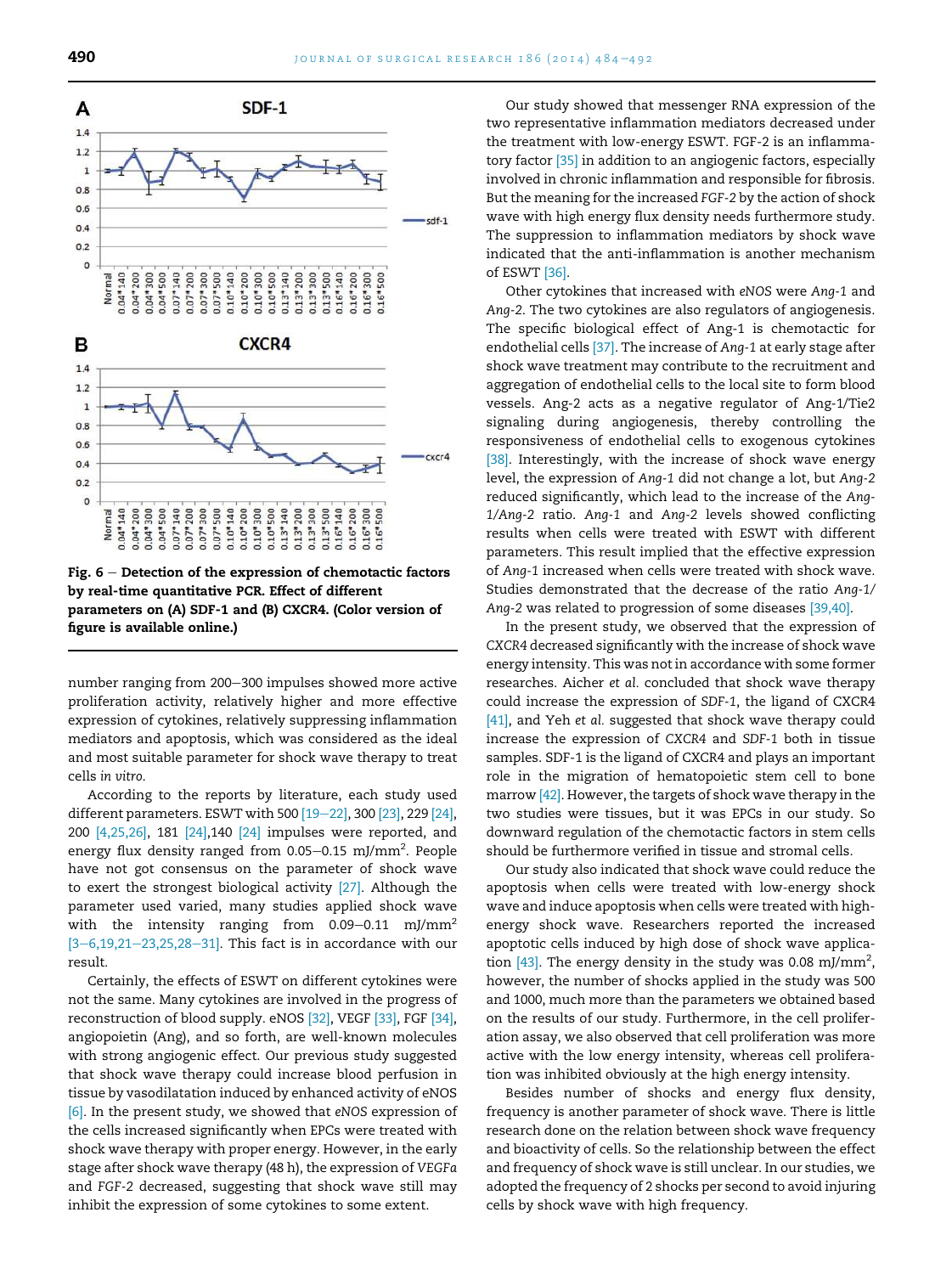<span id="page-7-0"></span>To our knowledge, the present study is the first to transversely and systematically compare the cytobiological effects of shock wave with different energy intensities and impulses on cell proliferation, expression of cytokines, and apoptosis, and has obtained some interesting results, which may provide some useful clues for future study.

Last of all, our research was based on *in vitro* experiment. However, the situation would be more complicated *in vivo* because of the shielding effect of living tissue and characters of different tissues. The actual effects of ESWT should be confirmed by furthermore studies *in vivo*.

# 5. Conclusions

The present study used the real-time PCR and MTT assay as screening tools to study the effect of the shock wave with different parameters on the bioactivity of EPCs. According to the findings of our study, we believed that  $0.10-0.13$  mJ/mm<sup>2</sup> with 200-300 impulses was the most suitable parameter for shock wave therapy to treat EPCs, and may exhibit the strongest bioactivity in EPCs. We also preliminarily discussed the mechanism of shock wave therapy in improving the survival of ischemia tissue and provided some clues for future researches.

#### Acknowledgment

The present work was supported by the grant from the National Natural Science Foundation of China (Grant no. 81171728). The pilot research was conducted in Shanghai Key Laboratory of Orthopedic Implants of Shanghai, Ninth People's Hospital. We gratefully acknowledge Dr Qiming Fan and Dr Shuhong Zhang for technical supports.

The authors declare no other competing financial interests.

#### references

- [1] [Shrivastava SK, Kailash. Shock wave treatment in medicine. J](http://refhub.elsevier.com/S0022-4804(13)00777-4/sref1) [Biosci 2005;30:269.](http://refhub.elsevier.com/S0022-4804(13)00777-4/sref1)
- [2] [Wang CJ. Extracorporeal shockwave therapy in](http://refhub.elsevier.com/S0022-4804(13)00777-4/sref2) [musculoskeletal disorders. J Orthopaedic Surg Res 2012;7:11.](http://refhub.elsevier.com/S0022-4804(13)00777-4/sref2)
- [3] [Wang Y, Guo T, Cai HY, et al. Cardiac shock wave therapy](http://refhub.elsevier.com/S0022-4804(13)00777-4/sref3) [reduces angina and improves myocardial function in](http://refhub.elsevier.com/S0022-4804(13)00777-4/sref3) [patients with refractory coronary artery disease. Clin Cardiol](http://refhub.elsevier.com/S0022-4804(13)00777-4/sref3) [2010;33:693.](http://refhub.elsevier.com/S0022-4804(13)00777-4/sref3)
- [4] [Ito Y, Ito K, Shiroto T, Tsuburaya R, et al. Cardiac shock wave](http://refhub.elsevier.com/S0022-4804(13)00777-4/sref4) [therapy ameliorates left ventricular remodeling after](http://refhub.elsevier.com/S0022-4804(13)00777-4/sref4) [myocardial ischemia-reperfusion injury in pigs in vivo.](http://refhub.elsevier.com/S0022-4804(13)00777-4/sref4) [Coron Artery Dis 2010;21:304.](http://refhub.elsevier.com/S0022-4804(13)00777-4/sref4)
- [5] [Yang G, Luo C, Yan X, Cheng L, Chai Y. Extracorporeal shock](http://refhub.elsevier.com/S0022-4804(13)00777-4/sref5) [wave treatment improves incisional wound healing in](http://refhub.elsevier.com/S0022-4804(13)00777-4/sref5) [diabetic rats. Tohoku J Exp Med 2011;225:285.](http://refhub.elsevier.com/S0022-4804(13)00777-4/sref5)
- [6] [Yan X, Zeng B, Chai Y, Luo C, Li X. Improvement of blood](http://refhub.elsevier.com/S0022-4804(13)00777-4/sref6) [flow, expression of nitric oxide, and vascular endothelial](http://refhub.elsevier.com/S0022-4804(13)00777-4/sref6) [growth factor by low-energy shockwave therapy in random](http://refhub.elsevier.com/S0022-4804(13)00777-4/sref6)[pattern skin flap model. Ann Plast Surg 2008;61:646](http://refhub.elsevier.com/S0022-4804(13)00777-4/sref6).
- [7] [Ito K, Fukumoto Y, Shimokawa H. Extracorporeal shock wave](http://refhub.elsevier.com/S0022-4804(13)00777-4/sref7) [therapy as a new and non-invasive angiogenic strategy.](http://refhub.elsevier.com/S0022-4804(13)00777-4/sref7) [Tohoku J Exp Med 2009;219:1](http://refhub.elsevier.com/S0022-4804(13)00777-4/sref7).
- [8] [Yip HK, Chang LT, Sun CK, Youssef AA, Sheu JJ, Wang CJ.](http://refhub.elsevier.com/S0022-4804(13)00777-4/sref8) [Shock wave therapy applied to rat bone marrow-derived](http://refhub.elsevier.com/S0022-4804(13)00777-4/sref8) [mononuclear cells enhances formation of cells stained](http://refhub.elsevier.com/S0022-4804(13)00777-4/sref8) [positive for CD31 and vascular endothelial growth factor.](http://refhub.elsevier.com/S0022-4804(13)00777-4/sref8) [Circ J Off J Jpn Circ Soc 2008;72:150](http://refhub.elsevier.com/S0022-4804(13)00777-4/sref8).
- [9] [Yeh KH, Sheu JJ, Lin YC, et al. Benefit of combined](http://refhub.elsevier.com/S0022-4804(13)00777-4/sref9) [extracorporeal shock wave and bone marrow-derived](http://refhub.elsevier.com/S0022-4804(13)00777-4/sref9) [endothelial progenitor cells in protection against critical limb](http://refhub.elsevier.com/S0022-4804(13)00777-4/sref9) [ischemia in rats. Crit Care Med 2012;40:169.](http://refhub.elsevier.com/S0022-4804(13)00777-4/sref9)
- [10] [Li DW, Liu ZQ, Wei J, Liu Y, Hu LS. Contribution of endothelial](http://refhub.elsevier.com/S0022-4804(13)00777-4/sref10) [progenitor cells to neovascularization \(review\). Int J Mol Med](http://refhub.elsevier.com/S0022-4804(13)00777-4/sref10) [2012;30:1000](http://refhub.elsevier.com/S0022-4804(13)00777-4/sref10).
- [11] [Asahara T, Masuda H, Takahashi T, et al. Bone marrow origin](http://refhub.elsevier.com/S0022-4804(13)00777-4/sref11) [of endothelial progenitor cells responsible for postnatal](http://refhub.elsevier.com/S0022-4804(13)00777-4/sref11) [vasculogenesis in physiological and pathological](http://refhub.elsevier.com/S0022-4804(13)00777-4/sref11) [neovascularization. Circ Res 1999;85:221.](http://refhub.elsevier.com/S0022-4804(13)00777-4/sref11)
- [12] [Kirton JP, Xu Q. Endothelial precursors in vascular repair.](http://refhub.elsevier.com/S0022-4804(13)00777-4/sref12) [Microvasc Res 2010;79:193.](http://refhub.elsevier.com/S0022-4804(13)00777-4/sref12)
- [13] [Kanzler I, Tuchscheerer N, Steffens G, et al. Differential roles](http://refhub.elsevier.com/S0022-4804(13)00777-4/sref13) [of angiogenic chemokines in endothelial progenitor cell](http://refhub.elsevier.com/S0022-4804(13)00777-4/sref13)[induced angiogenesis. Basic Res Cardiol 2013;108:310.](http://refhub.elsevier.com/S0022-4804(13)00777-4/sref13)
- [14] [Alev C, Ii M, Asahara T. Endothelial progenitor cells: a novel](http://refhub.elsevier.com/S0022-4804(13)00777-4/sref14) [tool for the therapy of ischemic diseases. Antioxid Redox](http://refhub.elsevier.com/S0022-4804(13)00777-4/sref14) [Signal 2011;15:949](http://refhub.elsevier.com/S0022-4804(13)00777-4/sref14).
- [15] [Sun CK, Chang LT, Sheu JJ, et al. Bone marrow-derived](http://refhub.elsevier.com/S0022-4804(13)00777-4/sref15) [mononuclear cell therapy alleviates left ventricular](http://refhub.elsevier.com/S0022-4804(13)00777-4/sref15) [remodeling and improves heart function in rat-dilated](http://refhub.elsevier.com/S0022-4804(13)00777-4/sref15) [cardiomyopathy. Crit Care Med 2009;37:1197](http://refhub.elsevier.com/S0022-4804(13)00777-4/sref15).
- [16] [Yoder MC, Mead LE, Prater D, et al. Redefining endothelial](http://refhub.elsevier.com/S0022-4804(13)00777-4/sref16) [progenitor cells via clonal analysis and hematopoietic stem/](http://refhub.elsevier.com/S0022-4804(13)00777-4/sref16) [progenitor cell principals. Blood 2007;109:1801.](http://refhub.elsevier.com/S0022-4804(13)00777-4/sref16)
- [17] [Yang N, Li D, Jiao P, et al. The characteristics of endothelial](http://refhub.elsevier.com/S0022-4804(13)00777-4/sref17) [progenitor cells derived from mononuclear cells of rat bone](http://refhub.elsevier.com/S0022-4804(13)00777-4/sref17) [marrow in different culture conditions. Cytotechnology 2011;](http://refhub.elsevier.com/S0022-4804(13)00777-4/sref17) [63:217.](http://refhub.elsevier.com/S0022-4804(13)00777-4/sref17)
- [18] [Ingram DA, Mead LE, Tanaka H, et al. Identification of a novel](http://refhub.elsevier.com/S0022-4804(13)00777-4/sref18) [hierarchy of endothelial progenitor cells using human](http://refhub.elsevier.com/S0022-4804(13)00777-4/sref18) [peripheral and umbilical cord blood. Blood 2004;104:2752.](http://refhub.elsevier.com/S0022-4804(13)00777-4/sref18)
- [19] [Reichenberger MA, Keil H, Mueller W, et al. Comparison of](http://refhub.elsevier.com/S0022-4804(13)00777-4/sref19) [extracorporal shock wave pretreatment to classic surgical](http://refhub.elsevier.com/S0022-4804(13)00777-4/sref19) [delay in a random pattern skin flap model. Plast Reconstr](http://refhub.elsevier.com/S0022-4804(13)00777-4/sref19) [Surg 2011;127:1830](http://refhub.elsevier.com/S0022-4804(13)00777-4/sref19).
- [20] [Reichenberger MA, Heimer S, Schaefer A, et al.](http://refhub.elsevier.com/S0022-4804(13)00777-4/sref20) [Extracorporeal shock wave treatment protects skin flaps](http://refhub.elsevier.com/S0022-4804(13)00777-4/sref20) [against ischemia-reperfusion injury. Injury 2012;43:374.](http://refhub.elsevier.com/S0022-4804(13)00777-4/sref20)
- [21] [Kamelger F, Oehlbauer M, Piza-Katzer H, Meirer R.](http://refhub.elsevier.com/S0022-4804(13)00777-4/sref21) [Extracorporeal shock wave treatment in ischemic tissues:](http://refhub.elsevier.com/S0022-4804(13)00777-4/sref21) [what is the appropriate number of shock wave impulses? J](http://refhub.elsevier.com/S0022-4804(13)00777-4/sref21) [Reconstr Microsurg 2010;26:117.](http://refhub.elsevier.com/S0022-4804(13)00777-4/sref21)
- [22] [Reichenberger MA, Germann G, Roth HJ, Meirer R, Engel H.](http://refhub.elsevier.com/S0022-4804(13)00777-4/sref22) [Preoperative shock wave therapy reduces ischemic necrosis](http://refhub.elsevier.com/S0022-4804(13)00777-4/sref22) [in an epigastric skin flap model. Ann Plast Surg 2009;63:682.](http://refhub.elsevier.com/S0022-4804(13)00777-4/sref22)
- [23] [Mittermayr R, Hartinger J, Antonic V, et al. Extracorporeal](http://refhub.elsevier.com/S0022-4804(13)00777-4/sref23) shock [wave therapy \(ESWT\) minimizes ischemic tissue](http://refhub.elsevier.com/S0022-4804(13)00777-4/sref23) [necrosis irrespective of application time and promotes tissue](http://refhub.elsevier.com/S0022-4804(13)00777-4/sref23) [revascularization by stimulating angiogenesis. Ann Surg](http://refhub.elsevier.com/S0022-4804(13)00777-4/sref23) [2011;253:1024](http://refhub.elsevier.com/S0022-4804(13)00777-4/sref23).
- [24] [Shao PL, Chiu CC, Yuen CM, et al. Shock wave therapy](http://refhub.elsevier.com/S0022-4804(13)00777-4/sref24) [effectively attenuates inflammation in rat carotid artery](http://refhub.elsevier.com/S0022-4804(13)00777-4/sref24) [following endothelial denudation by balloon catheter.](http://refhub.elsevier.com/S0022-4804(13)00777-4/sref24) [Cardiology 2010;115:130](http://refhub.elsevier.com/S0022-4804(13)00777-4/sref24).
- [25] [Kikuchi Y, Ito K, Ito Y, et al. Double-blind and placebo](http://refhub.elsevier.com/S0022-4804(13)00777-4/sref25)[controlled study of the effectiveness and safety of](http://refhub.elsevier.com/S0022-4804(13)00777-4/sref25) [extracorporeal cardiac shock wave therapy for severe angina](http://refhub.elsevier.com/S0022-4804(13)00777-4/sref25) [pectoris. Circ J Off J Jpn Circ Soc 2010;74:589](http://refhub.elsevier.com/S0022-4804(13)00777-4/sref25).